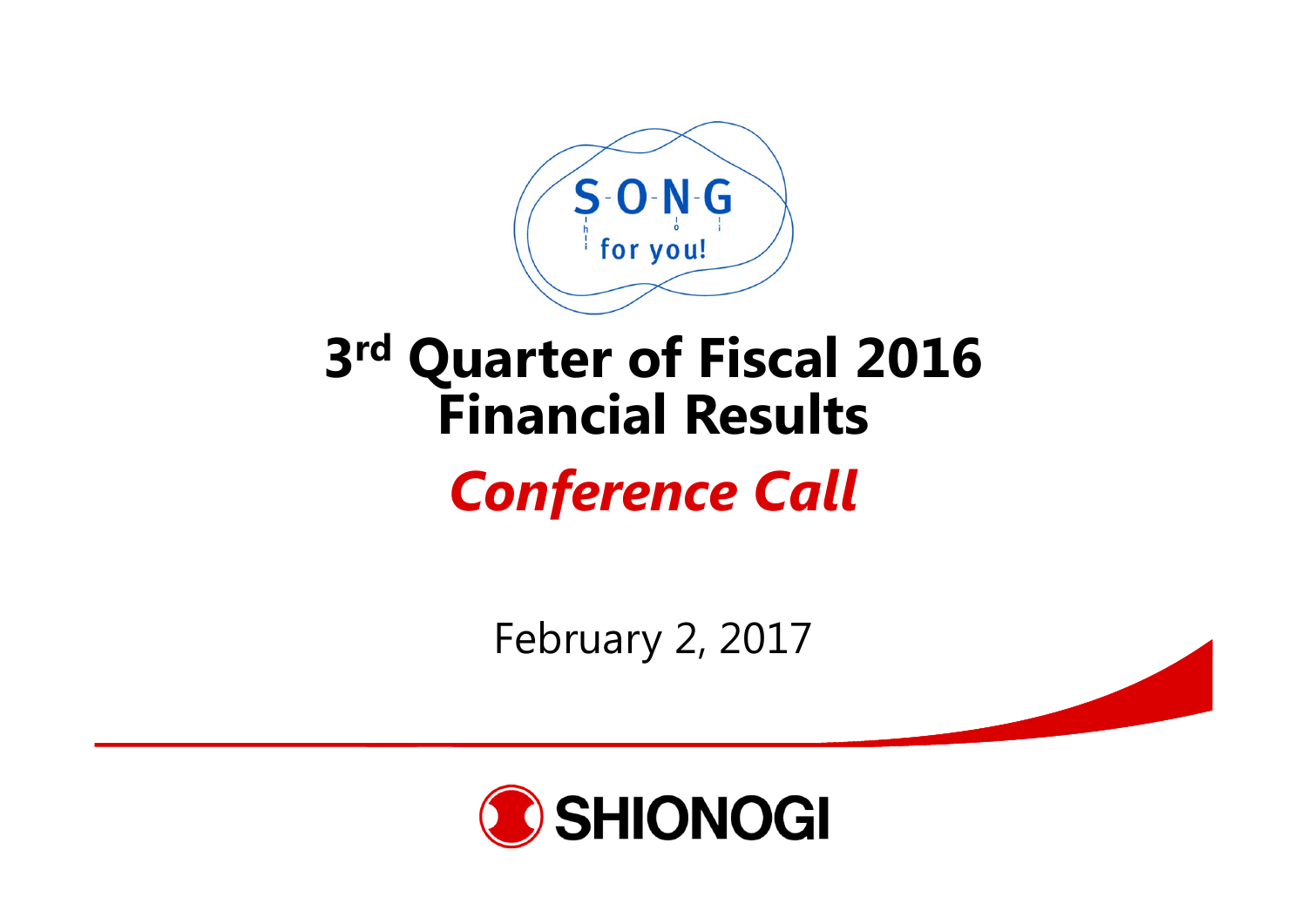### **Financial Results (Consolidated)**



(Units: B yen)

|                                                   |                        | <b>FY2016</b>        |                               | <b>FY2015</b>        | <b>YonY</b>   |
|---------------------------------------------------|------------------------|----------------------|-------------------------------|----------------------|---------------|
|                                                   | full year<br>forecasts | Apr.-Dec.<br>results | progress vs.<br>forecasts (%) | Apr.-Dec.<br>results | change<br>(%) |
| <b>Sales</b>                                      | 334.0                  | 256.5                | 76.8%                         | 225.9                | 13.5%         |
| <b>Operating income</b>                           | 97.5                   | 87.7                 | 90.0%                         | 65.5                 | 34.0%         |
| <b>Ordinary income</b>                            | 105.5                  | 91.0                 | 86.2%                         | 66.5                 | 36.7%         |
| <b>Profit attributable</b><br>to owners of parent | 76.0                   | 67.5                 | 88.9%                         | 41.7                 | 62.1%         |

- $\bullet$ **Good business progress in 3Q**
- $\bullet$  **Sales, Operating income and Profit attributable to owners of parent**
	- higher than the levels in Apr.-Dec. of any prior fiscal year for two consecutive years
- $\bullet$  **Ordinary income**
	- higher than the levels in Apr.-Dec. of any prior fiscal year for eight consecutive years

| <b>Exchange rate</b><br>(average)      | <b>FY2016</b><br>forecasts | <b>FY2016</b><br>Apr.-Dec.<br>results |
|----------------------------------------|----------------------------|---------------------------------------|
| $USD ($) - JPY (¥)$                    |                            | 106.66<br>105                         |
| GBP $(E)$ – JPY $(\frac{1}{2})$        |                            | 141.90<br>140                         |
| EUR $(\epsilon)$ – JPY $(\frac{4}{3})$ |                            | 118.06<br>120                         |

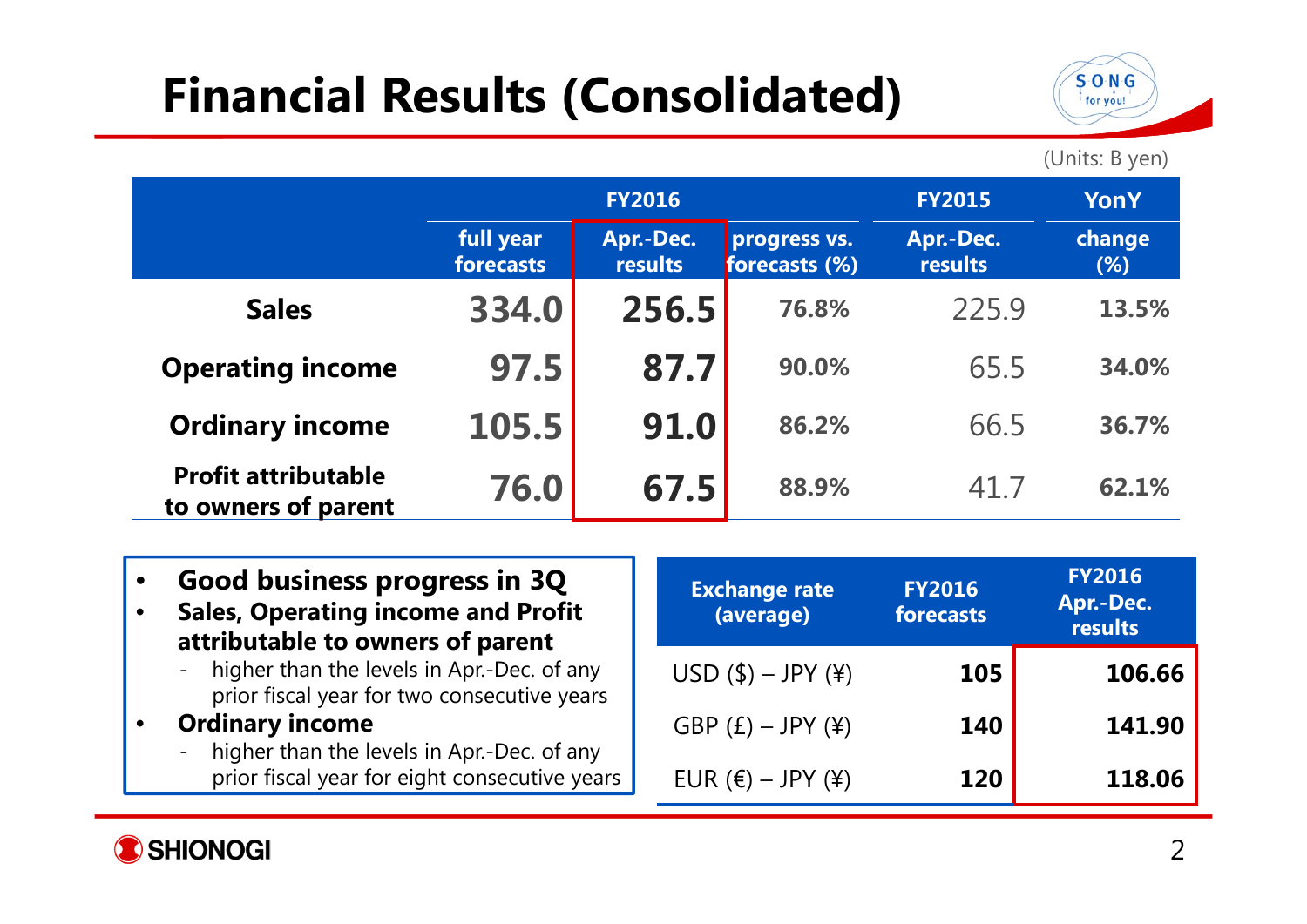### **Sales of Main Merchandise and Finished Goods (Consolidated)**



|                                                                |           |           |              |           | (Units: B yen) | $\blacklozenge$ Topics in the 3 <sup>rd</sup> quarter               |
|----------------------------------------------------------------|-----------|-----------|--------------|-----------|----------------|---------------------------------------------------------------------|
|                                                                | full year | FY2016    | progress vs. | FY2015    | YonY           |                                                                     |
|                                                                | forecasts | Apr.-Dec. | forecasts    | Apr.-Dec. | change         | Prescription drugs in Japan                                         |
|                                                                |           | results   | $(\%)$       | results   | $(\%)$         |                                                                     |
| <b>Prescription drugs</b>                                      | 160.2     | 121.2     | 75.7         | 123.4     | (1.8)          | Growth of three key products and                                    |
| Crestor®                                                       | 42.9      | 33.1      | 77.1         | 33.6      | (1.5)          | seven strategic products                                            |
| Cymbalta <sup>®</sup>                                          | 19.3      | 14.2      | 73.4         | 11.5      | 23.1           | - Crestor®: Launched OD tablets                                     |
| Irbetan <sup>®</sup> franchise                                 | 15.8      | 11.8      | 74.8         | 12.0      | (2.0)          | <b>Increased prescriptions</b><br>Cymbalta®: Increased 23.1%        |
| Total of 3 key products                                        | 77.9      | 59.0      | 75.7         | 57.1      | 3.4            | Expanded sales in depression and                                    |
| OxyContin <sup>®</sup> franchise                               | 9.9       | 7.7       | 78.0         | 8.0       | (3.7)          | depressive symptoms                                                 |
| Finibax <sup>®</sup>                                           | 3.6       | 2.6       | 72.7         | 3.0       | (12.2)         | • Increased awareness in pain area                                  |
| Pirespa <sup>®</sup>                                           | 6.0       | 4.5       | 75.6         | 4.6       | (2.3)          | (Focused resources on maximizing the                                |
| Rapiacta <sup>®</sup>                                          | 2.3       | 1.2       | 53.9         | 0.4       | 178.5          | product value)                                                      |
| Total of 7 strategic products                                  | 99.8      | 75.2      | 75.3         | 73.2      | 2.7            | Overseas subsidiaries/export                                        |
| [percent of sales]                                             | 62.3%     | 62.0%     |              | 59.3%     |                |                                                                     |
| <b>Overseas</b><br>subsidiaries/export                         | 24.8      | 22.9      | 92.4         | 22.7      | 0.6            | Shionogi Inc.                                                       |
| Shionogi Inc.                                                  | 13.6      | 13.8      | 101.6        | 13.2      | 4.6            | - Increase in the prescriptions of Osphena <sup>®</sup><br>on track |
| Osphena®                                                       | 4.8       | 3.3       | 69.0         | 3.8       | (12.8)         | - Increase in royalty income from the                               |
| <b>Contract manufacturing</b>                                  | 12.4      | 8.8       | 70.9         | 5.4       | 65.1           | authorized generic (from 1Q to 3Q)                                  |
| <b>OTC and quasi-drugs</b>                                     | 7.0       | 5.5       | 78.5         | 3.8       | 44.6           | Royalty income                                                      |
| <b>Royalty income</b>                                          | 112.3     | 81.7      | 72.7         | 68.4      | 19.5           |                                                                     |
| Royalty income from the sales of Crestor®<br>and HIV franchise | 103.0     | 74.4      | 72.2         | 60.7      | 22.5           | - HIV franchise: Continues to increase                              |
| $Crestor^{\circledR}$                                          | 32.8      | 25.1      | 76.6         | 35.7      | (29.6)         |                                                                     |
| <b>HIV</b> franchise                                           | 70.2      | 49.3      | 70.1         | 25.0      | 96.8           | <b>Others</b>                                                       |
| <b>Others</b>                                                  | 17.2      | 16.4      | 95.3         | 2.3       | 623.6          | Upfront payments for transferring the                               |
| <b>Total</b>                                                   | 334.0     | 256.5     | 76.8         | 225.9     | 13.5           | marketing rights for long-listed drugs                              |

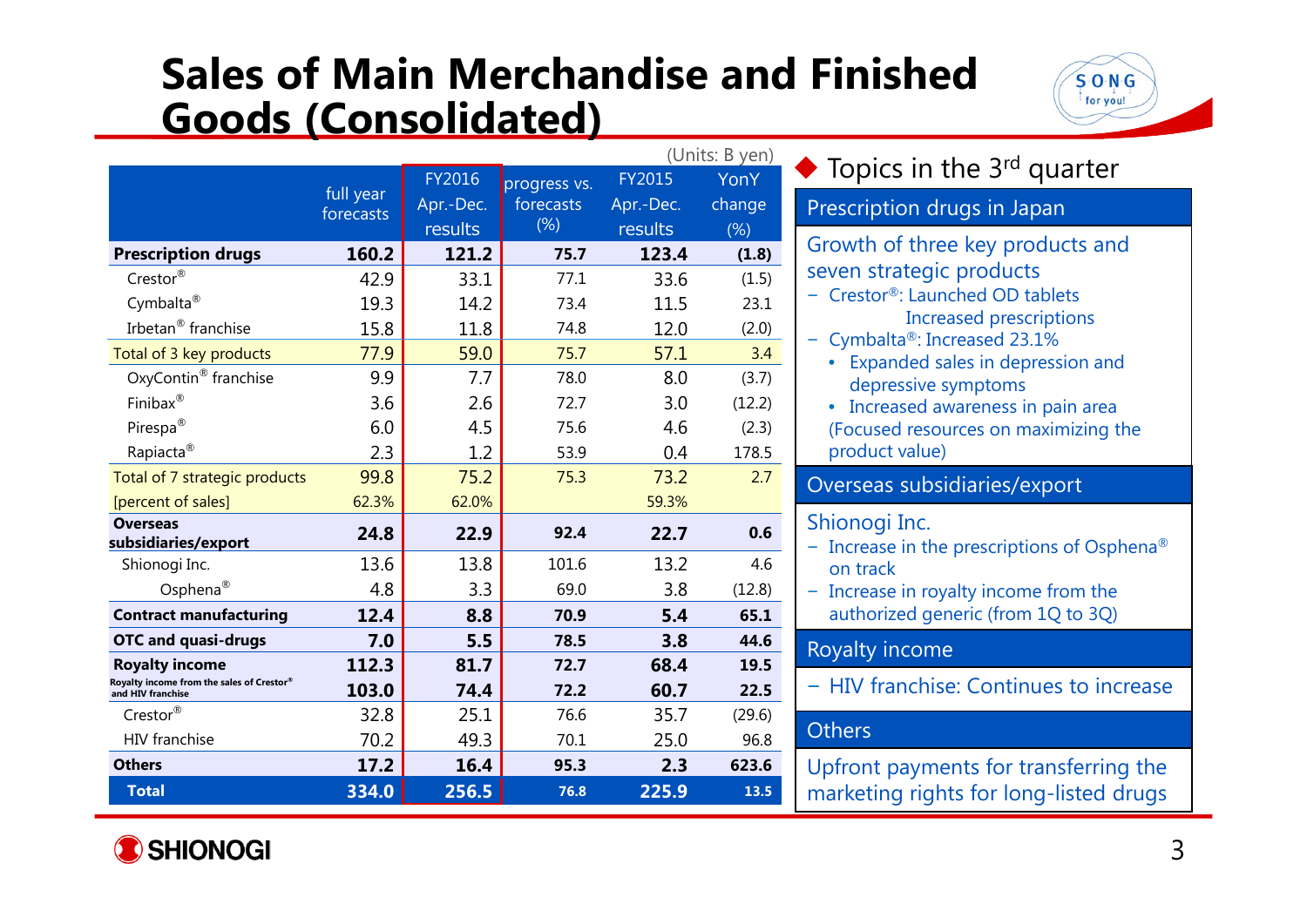## **Statement of Income (Consolidated)**



|                                      |                        |                                |                                     |                                | (Units: B yen)           | $\blacklozenge$ Topics in the 3 <sup>rd</sup> quarter                                                             |
|--------------------------------------|------------------------|--------------------------------|-------------------------------------|--------------------------------|--------------------------|-------------------------------------------------------------------------------------------------------------------|
|                                      | full year<br>forecasts | FY2016<br>Apr.-Dec.<br>results | progress vs.<br>forecasts<br>$(\%)$ | FY2015<br>Apr.-Dec.<br>results | YonY<br>change<br>$(\%)$ | Cost of sales                                                                                                     |
| <b>Sales</b>                         | 334.0                  | 256.5                          | 76.8                                | 225.9                          | 13.5                     | Cost of sales ratio: Improved<br>- Increase in sales of Cymbalta®                                                 |
| [Royalty* income]                    | 103.0                  | 74.4                           | 72.2                                | 60.7                           | 22.5                     | - Cost reduction                                                                                                  |
|                                      | 23.4<br>[33.8]         | 23.3<br>[32.7]                 |                                     | 24.4<br>[33.4]                 |                          | - Increase in royalty income<br>- Upfront payments for transferring the<br>marketing rights for long-listed drugs |
| <b>Cost of sales</b>                 | 78.0                   | 59.7                           | 76.5                                | 55.2                           | 8.1                      |                                                                                                                   |
|                                      | 47.5                   | 42.6                           |                                     | 46.6                           |                          | SG&A expenses                                                                                                     |
| <b>SG&amp;A expenses</b>             | 158.5                  | 109.2                          | 68.9                                | 105.3                          | 3.7                      |                                                                                                                   |
| <b>Selling &amp; general</b>         | 29.3                   | 26.8                           |                                     | 31.0                           |                          | Total cost management                                                                                             |
| expenses                             | 98.0<br>18.1           | 68.8<br>15.7                   | 70.2                                | 70.0<br>15.6                   | (1.6)                    | Strategic investment by focusing on<br>efficiency and prioritization and total                                    |
| <b>R&amp;D expenses</b>              | 60.5                   | 40.3                           | 66.6                                | 35.3                           | 14.2                     | cost management                                                                                                   |
|                                      | 29.2                   | 34.2                           |                                     | 29.0                           |                          | Development costs for S-033188 will                                                                               |
| <b>Operating income</b>              | 97.5                   | 87.7                           | 90.0                                | 65.5                           | 34.0                     | increase in 4Q                                                                                                    |
| [Excluding royalty* income]          | (5.5)                  | 13.4                           | $\blacksquare$                      | 4.8                            |                          | Non-operating income and                                                                                          |
| Non-operating<br>income and expenses | <b>P8.0</b>            | <b>P3.3</b>                    |                                     | P1.1                           |                          | expenses<br><b>Dividends</b>                                                                                      |
|                                      | 31.6                   | 35.5                           |                                     | 29.5                           |                          | - Received interim dividend from ViiV                                                                             |
| <b>Ordinary income</b>               | 105.5                  | 91.0                           | 86.2                                | 66.5                           | 36.7                     | Foreign exchange profit or loss                                                                                   |
|                                      |                        |                                |                                     |                                |                          | $\sim$ $\sim$ $\sim$ $\sim$ $\sim$ $\sim$ $\sim$                                                                  |

– Loss: 0.3 B yen from Apr. to Dec.



Note: Small numbers in red are percent of sales, and numbers in red provided in parentheses are percent of sales excluding royalties

\* Royalty income from AstraZeneca and ViiV for the sales of Crestor ® and HIV franchise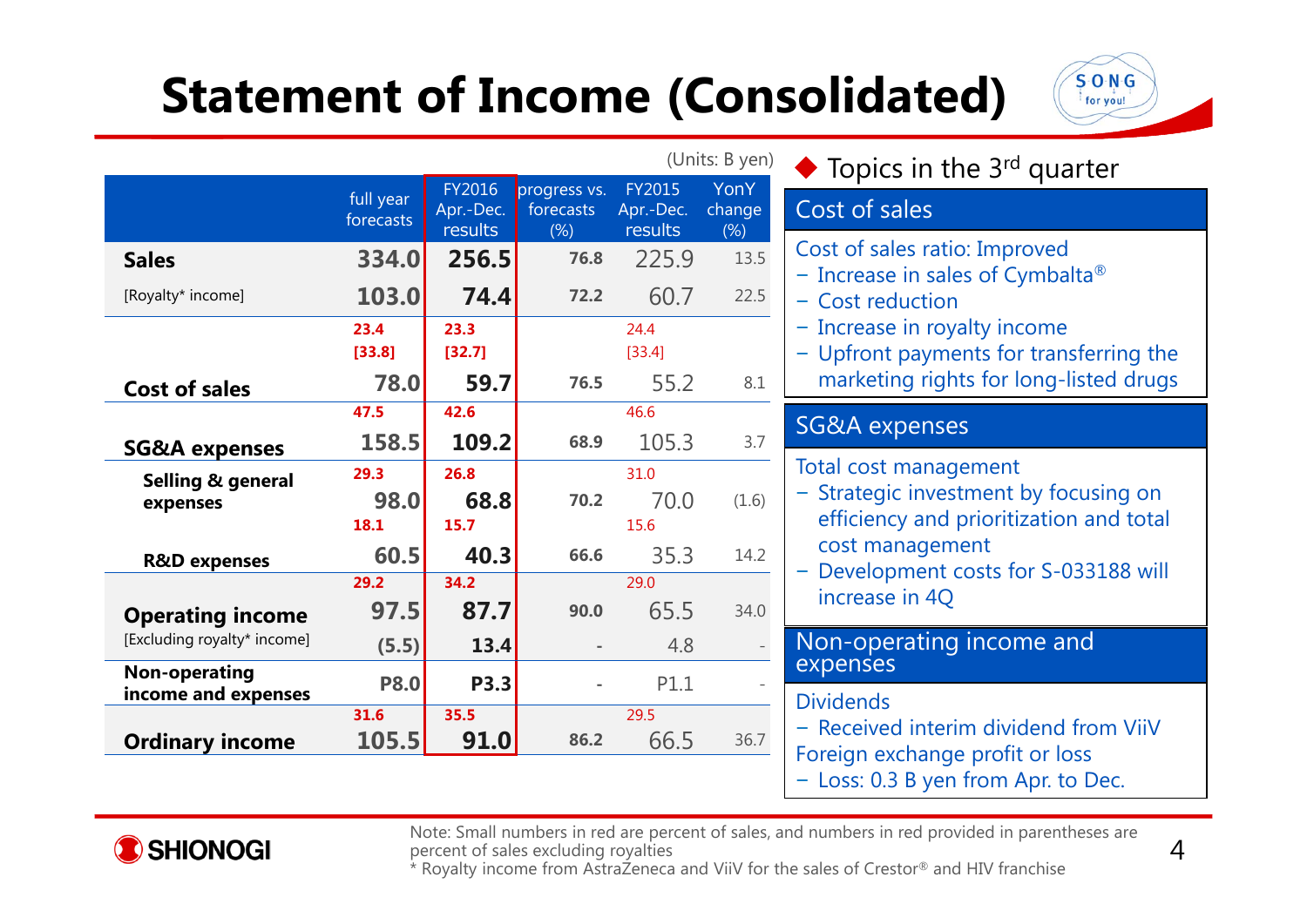

### **Key Points of FY2016 Financial Forecasts**

#### **Increased from original forecasts**

- •**Royalty income from HIV franchise**
- **Investments for growth drivers: S-033188 and cefiderocol**



### **Exceed original FY2016 profit targets while expanding investment in growth drivers**

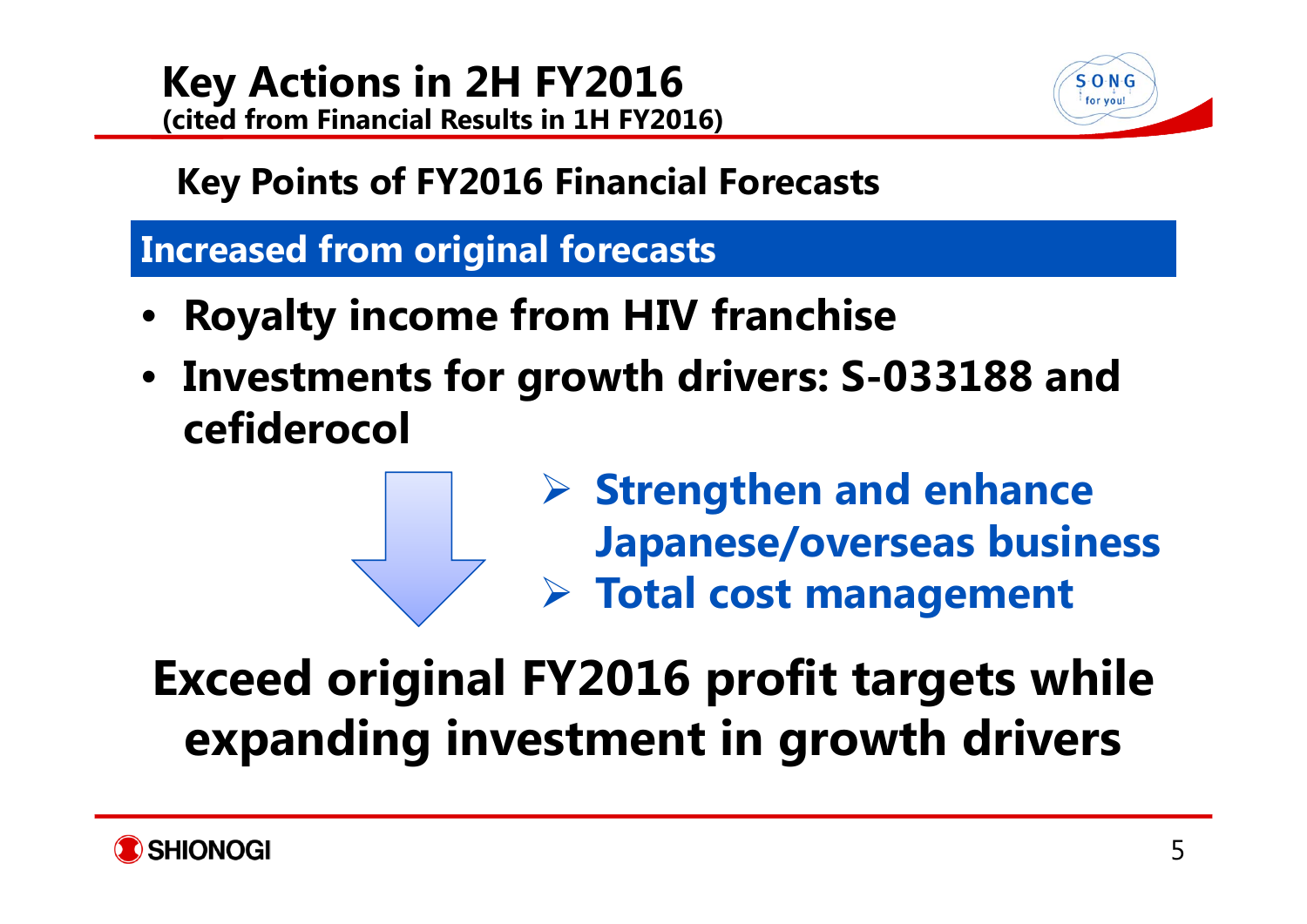### **Progress in the Pipeline and Planned Investments in the 4th Quarter**



#### **Strengthen and enhance new products\***

- $\cdot$ Cymbalta $^{\circledR}$
- NDA approval for pain associated with osteoarthritis
- $\cdot$ OxyContin $^{\circledR}$
- NDA submission for TR formulation and chronic pain
- ・Naldemedine (Overseas)
- Established alliance with Purdue Pharma

#### **Global development**

#### ・S-033188

- Phase III (OwH、HR): First Patient In
- Phase III (pediatric) in Japan: First Patient In
- ・Cefiderocol
	- Initiated Phase III (HAP/VAP)
	- Top-line results of cUTI study of cefiderocol

# **Progress** in 2H FY2016 **Investments in growth drivers in 4Q FY2016**

#### **Strengthen and enhance new products\***

#### $\cdot$ Cymbalta $^{\circledR}$

- $-$  Maximize the value of Cymbalta® by strengthening marketing activities in pain area
- $\cdot$ OxyContin® franchise + naldemedine
- OxyContin ®: Prepare for the launch of TR formulation
- Naldemedine (Japan): Discuss in Drug Committee Meeting, receive NDA approval, establish platform for the launch
- ・Guanfacine hydrochloride
- Receive NDA approval, establish platform for the launch

#### **Global development**

- ・Naldemedine (Overseas)
	- Plan to receive NDA approval in the US in Mar. 2017 (PDUFA date: Mar. 23, 2017)
	- Plan to submit NDA in Europe in Mar. 2017





TR: Tamper resistant cUTI: Complicated urinary tract infection

OwH: Otherwise healthy HR: Hi gh risk

6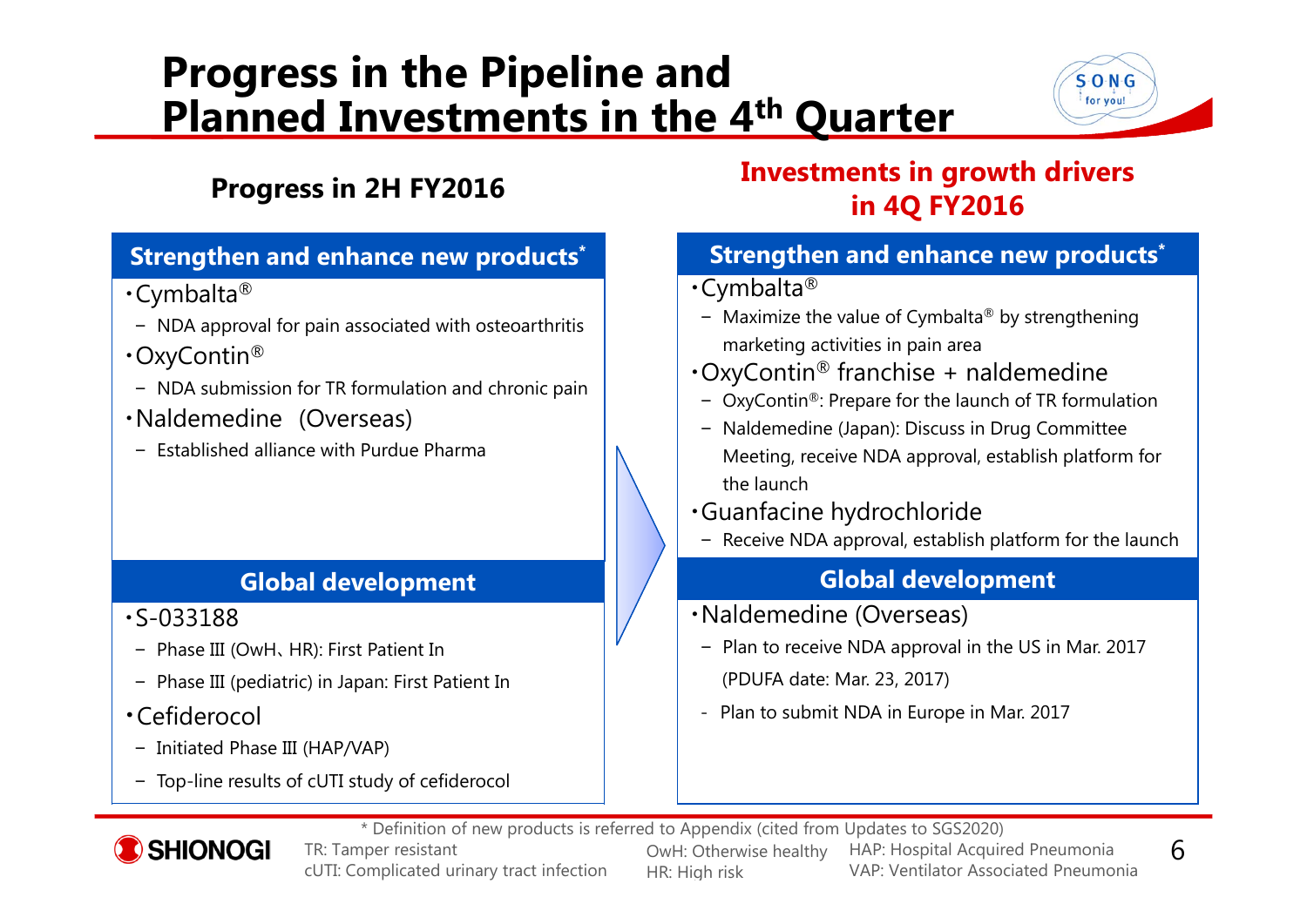**Growing by New Products in FY2017**



#### **Changes in Shionogi's business environment**

- •• Strong revenue base from HIV franchise, and stable royalty income from Crestor®
- • Transfer of the marketing rights for long-listed drugs, and possibility of the launch of generic version of Crestor® and Irbetan® in Japan



| Top-line growth by new products                                                                            |  |                                                                                                                                                                                                               |  |  |  |  |
|------------------------------------------------------------------------------------------------------------|--|---------------------------------------------------------------------------------------------------------------------------------------------------------------------------------------------------------------|--|--|--|--|
| Japan                                                                                                      |  | Overseas                                                                                                                                                                                                      |  |  |  |  |
| • Cymbalta <sup>®</sup><br>• OxyContin <sup>®</sup> franchise<br>Naldemedine<br>• Guanfacine hydrochloride |  | • Naldemedine<br>Maximize the value of product through the<br>$\pm$ .<br>collaborative launch with Purdue Pharma L.P.<br>Osphena <sup>®</sup><br>$\bullet$<br>Maximize the value of product<br>$\blacksquare$ |  |  |  |  |

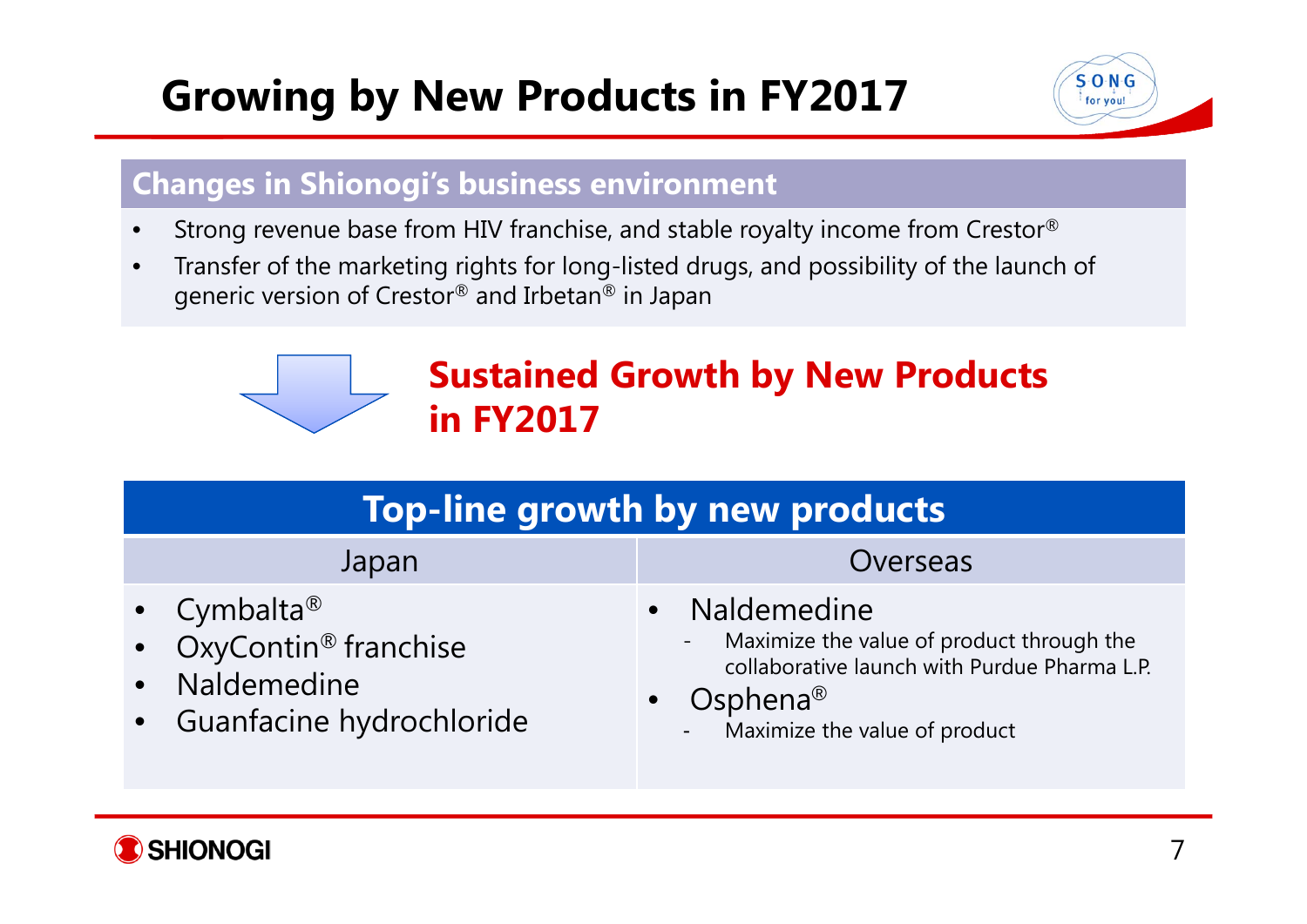

### **Actions for Shionogi's Sustained Growth and to Increase Corporate Value in the Mid-to-Long term**

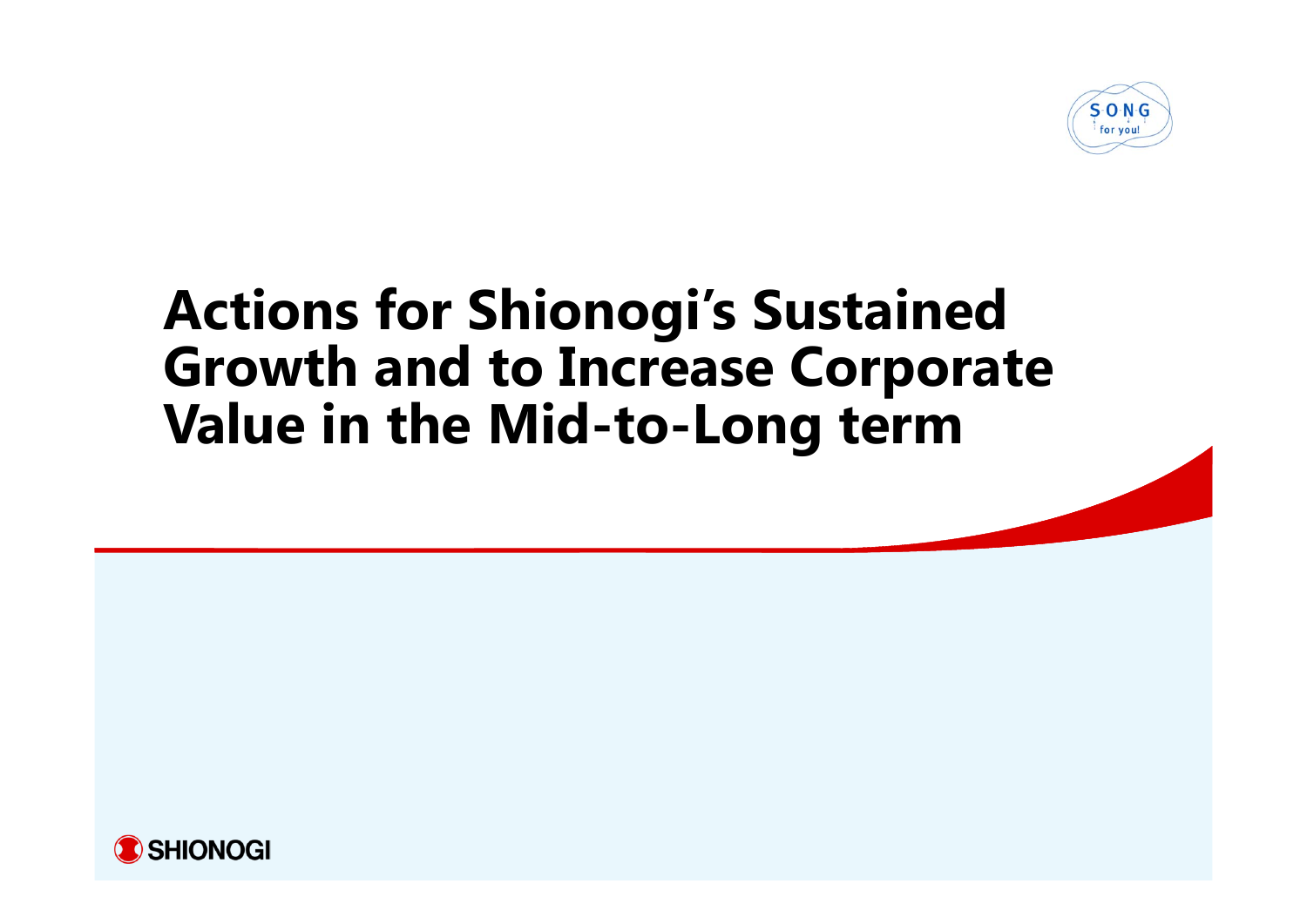



• **Met the FDA pre-specified primary endpoint in efficacy for non-inferiority vs IPM/CS (Fig. 1)**

⇒ Superiority to IPM/CS at TOC

•**Well-tolerated**

### ⇒ **Plan to submit NDA in the US in 1H FY2017**

#### Fig. 1: Results of primary efficacy endpoints

| <b>Microbiological ITT</b>                                            | S-649266       | <b>IPM/CS</b> | <b>Treatment Comparison*</b> |               |  |
|-----------------------------------------------------------------------|----------------|---------------|------------------------------|---------------|--|
| <b>Population</b>                                                     | $(N=252)$      | $(N=119)$     | <b>Difference</b>            | <b>95%CL</b>  |  |
| Composite of Clinical and<br><b>Microbiological Outcome</b><br>at TOC | 183<br>(72.6%) | 65<br>(54.6%) | 18.58%                       | (8.23, 28.92) |  |

Percentage is calculated using the number of subjects in the column heading as the denominator.

\* Treatment difference (S-649266 minus IPM/CS) is the adjusted estimate of the difference in the responder rate between the 2 treatment arms. The adjusted difference estimates and the 95% Cis (2-side) are calculated using a stratified analysis with Cochran-Mantel Haenszel weights based om the stratified factor at baseline (cUTI with or without pyelonephritis vs. acute uncomplicated pyelonephritis).

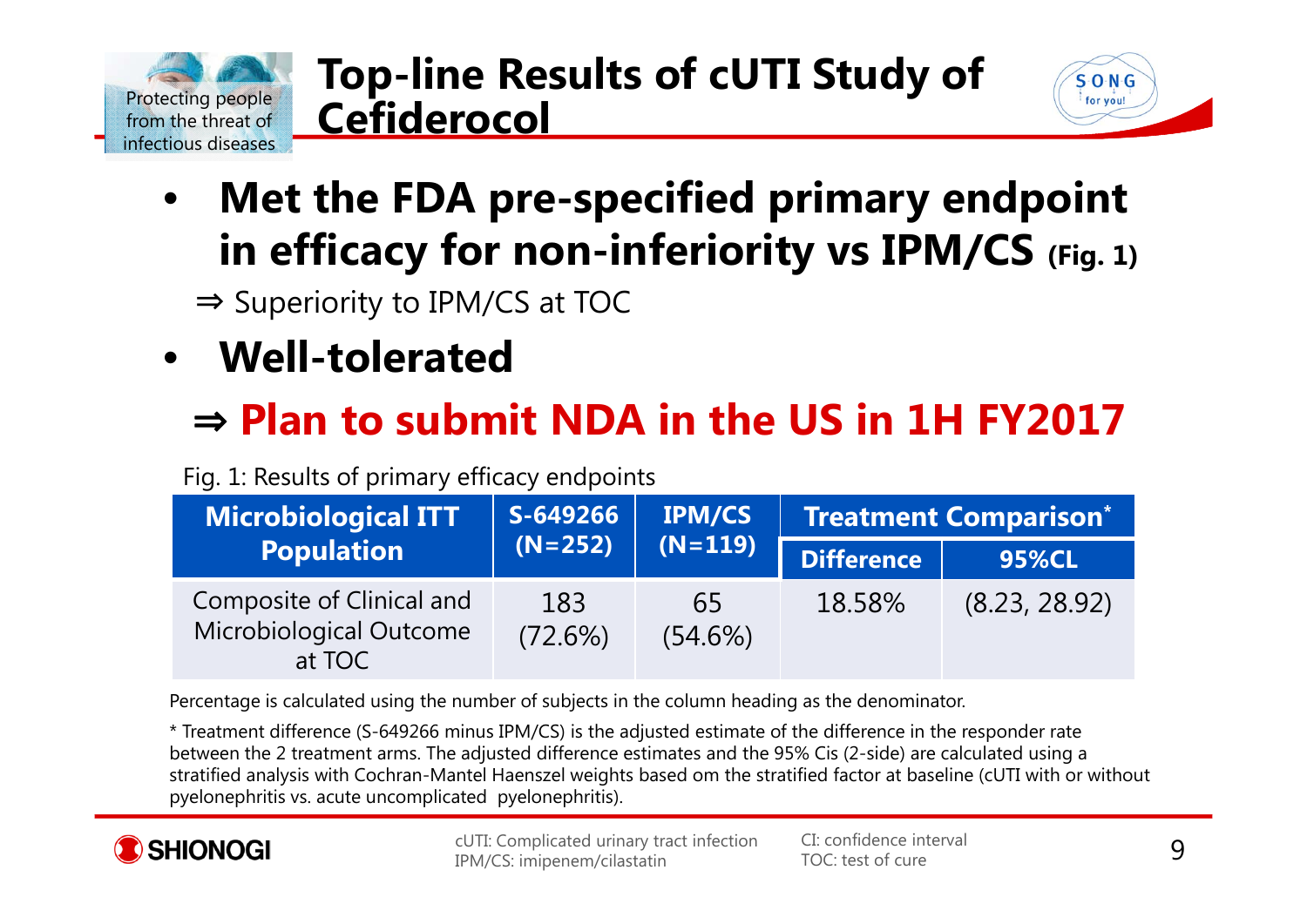

### **Provide New Treatment Options in Pain Management**



### **Cymbalta ®**

#### **Additional indications for Pain**

- •Pain associated with diabetic neuropathy
- $\bullet$ Pain associated with fibromyalgia
- •Pain associated with chronic low back pain
- •Pain associated with osteoarthritis

### **OxyContin ® franchise and Naldemedine**

- • Analgesic effect for chronic pain ⇒ **NDA submission for additional indications**
- •Proper medical use of opioids
- ⇒ **NDA submission for tamper resistant formulation**
- Opioid-induced constipation ⇒ **Development of naldemedine**





•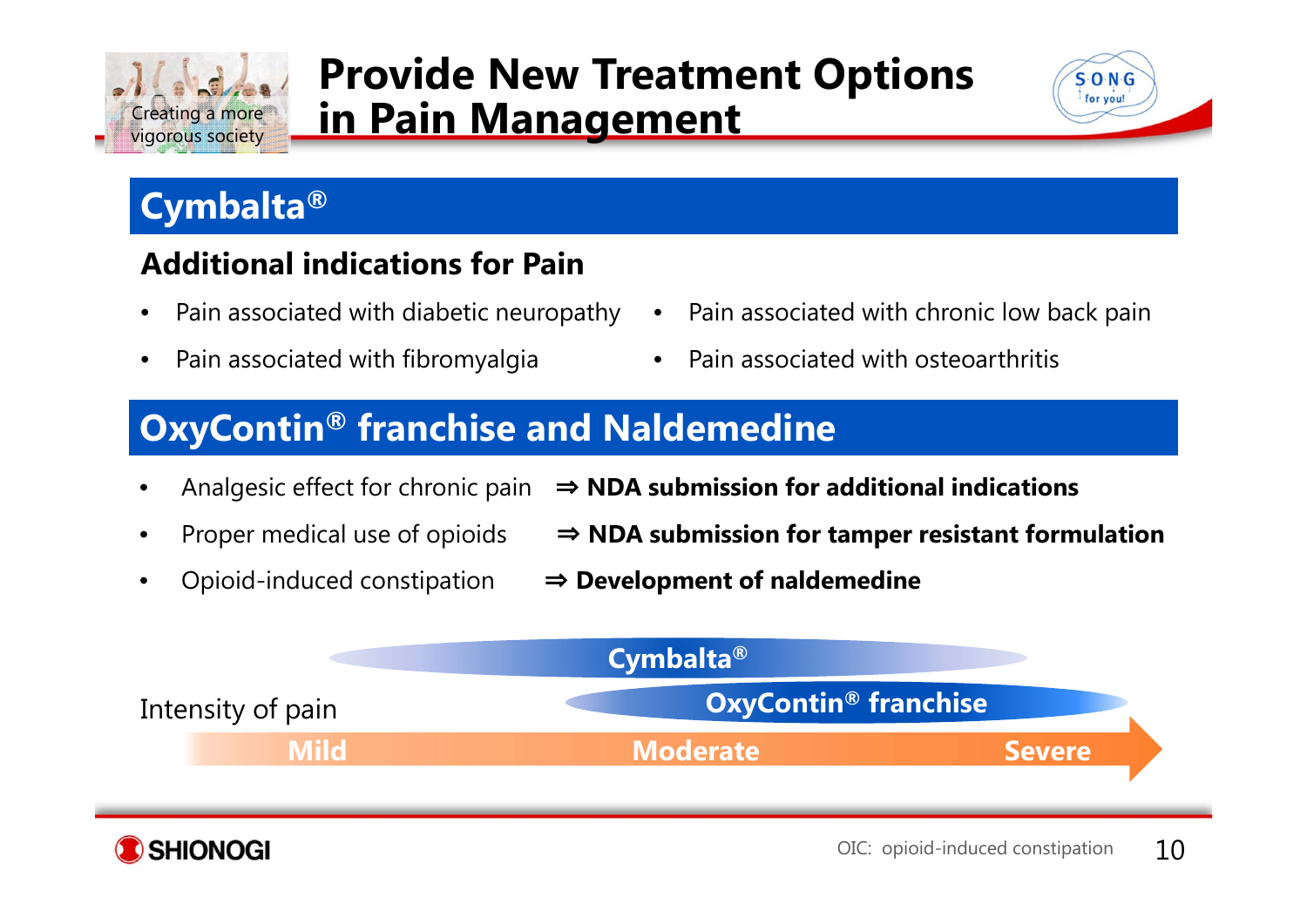

### **Joint U.S. commercialization with Purdue Pharma L.P. to maximize the value of naldemedine**

#### **Purdue Pharma L.P.**

- • Part of a global network of independent associated companies that includes the Mundipharma group of companies
- • Known for pioneering research in chronic pain and opioids with abuse-deterrent properties
- •Leader in the pain treatment market
- •Large and experienced sales force
- •Long-standing collaboration with Shionogi in pain R&D

**Achieve a strong launch of naldemedine while controlling our costs and utilize the product** *as a part of care for patients treated with opioids*



 $S$  O N G for you!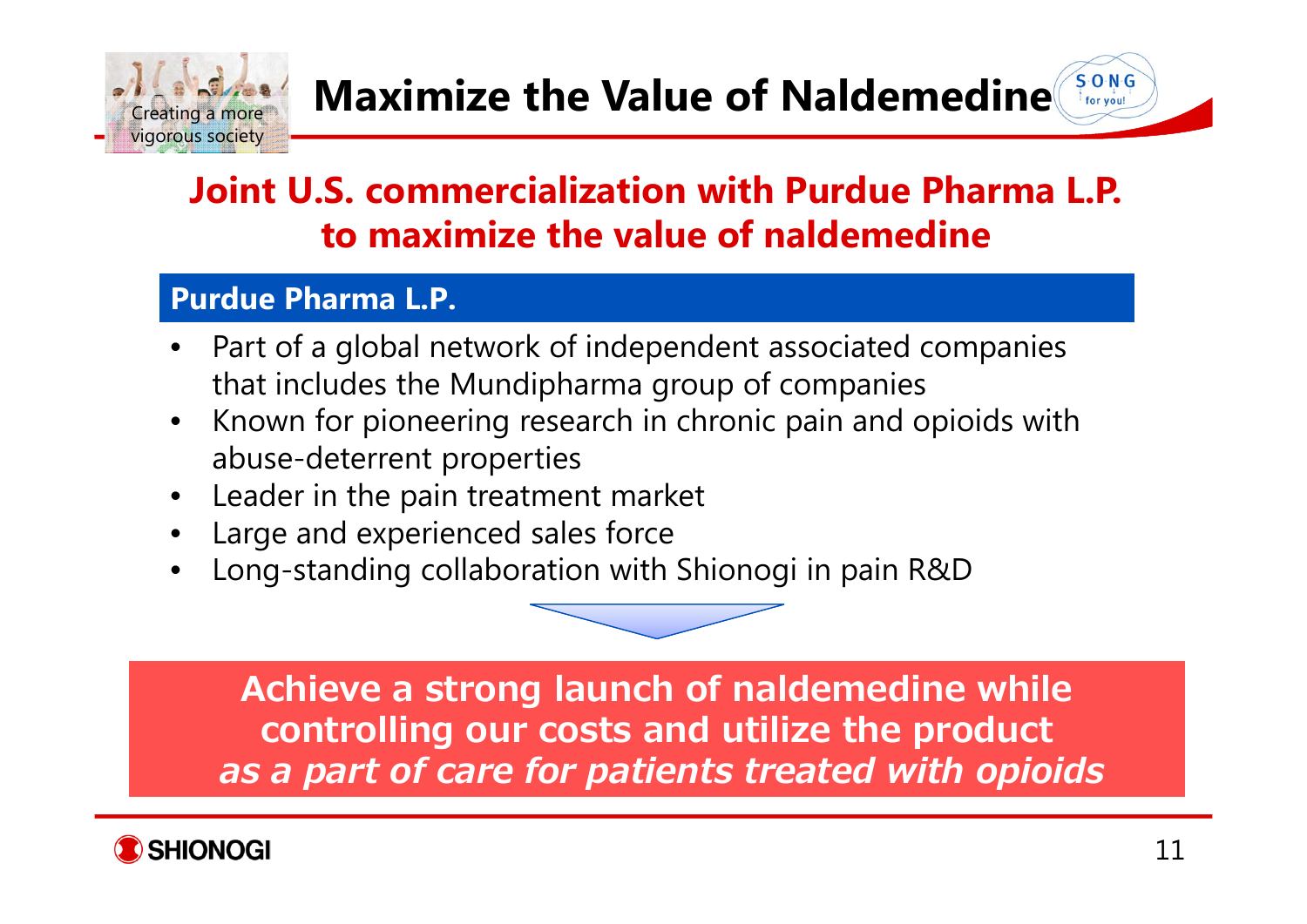



#### **Aiming to create vigorous society:**  *Providing patients with developmental disabilities and/or central nervous system diseases with life-improving support*

#### **Partnership with the Osaka Prefectural Government**

- • Supporting children for a healthy future
	- –Healthcare support for children
	- Science programs
	- –Support for children with developmental disabilities







**Established** *the Office for Children's Bright Future and*  **supported its activities**

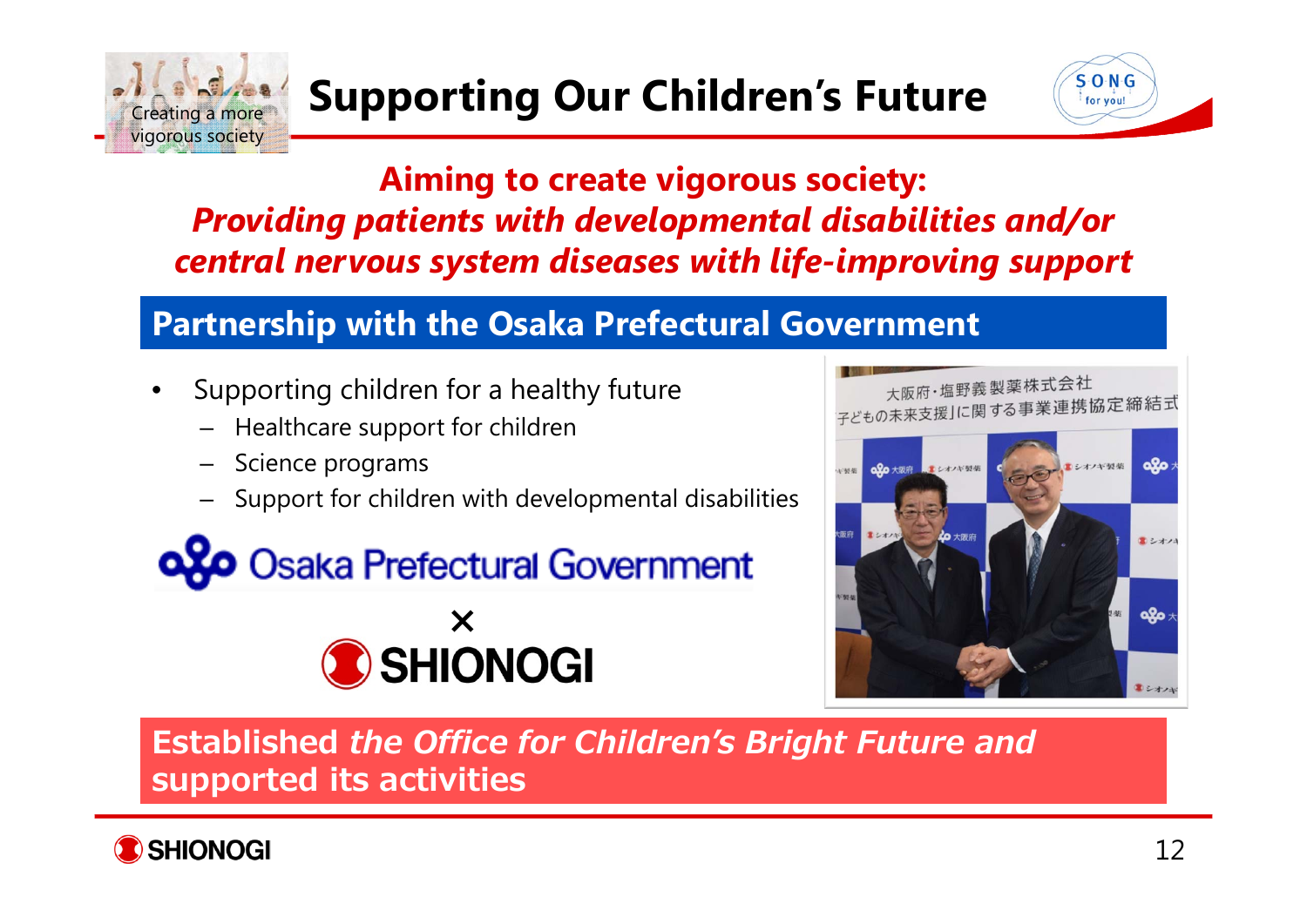### **Establishment of Japanese Group Companies**



Red frame: New Japanese group companies to be established in Apr. 2017



STAR: Shionogi Techno Advance Research Co., Ltd. SAC: Shionogi Analysis Center Co., Ltd.

SPC: Shionogi Pharma Chemicals Co., Ltd SHC: Shionogi Healthcare Co., Ltd.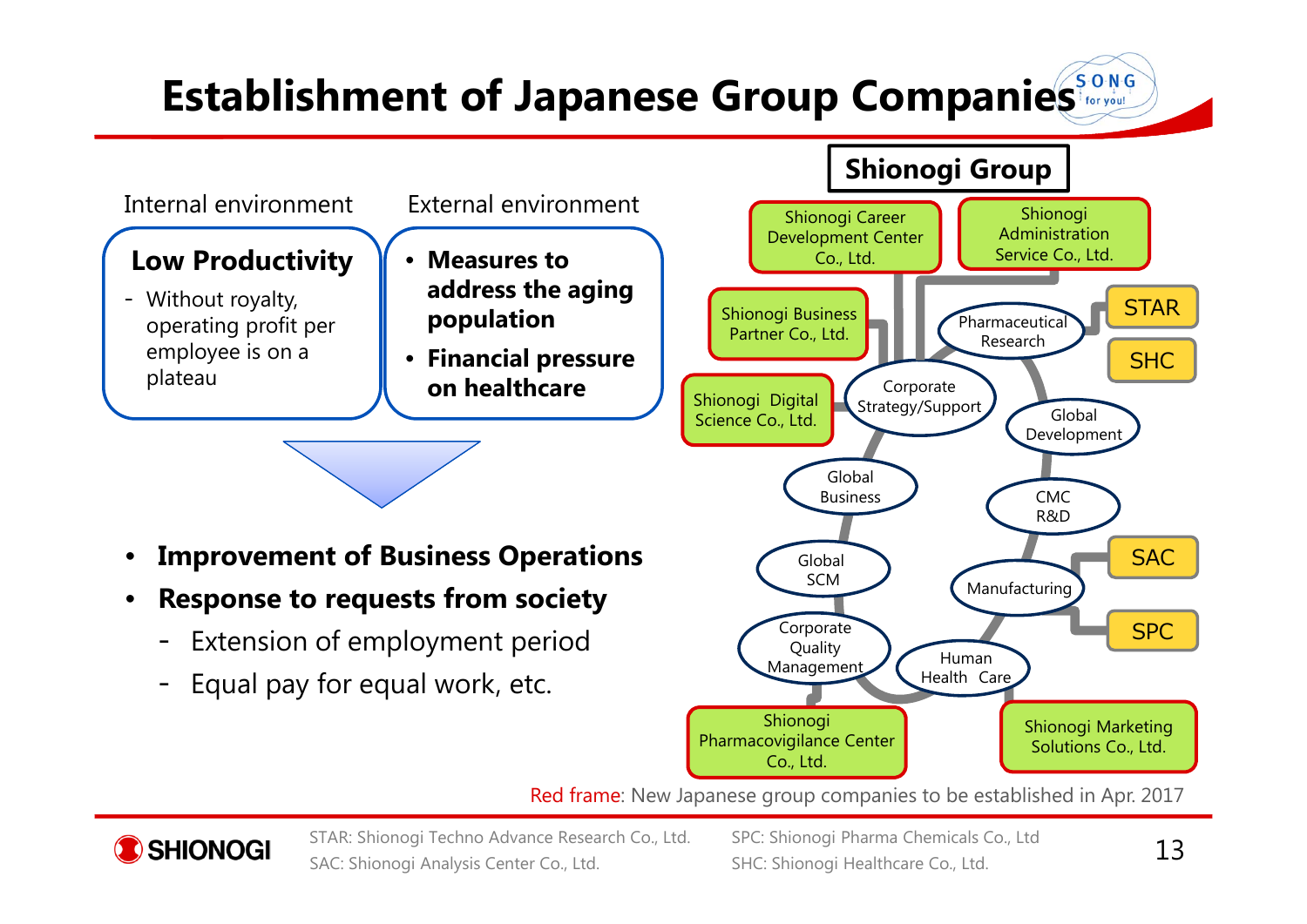### **Vision for SGS2020**

**Grow sustainably as a drug discovery-based pharmaceutical company contributing to a more vigorous society through improved healthcare**

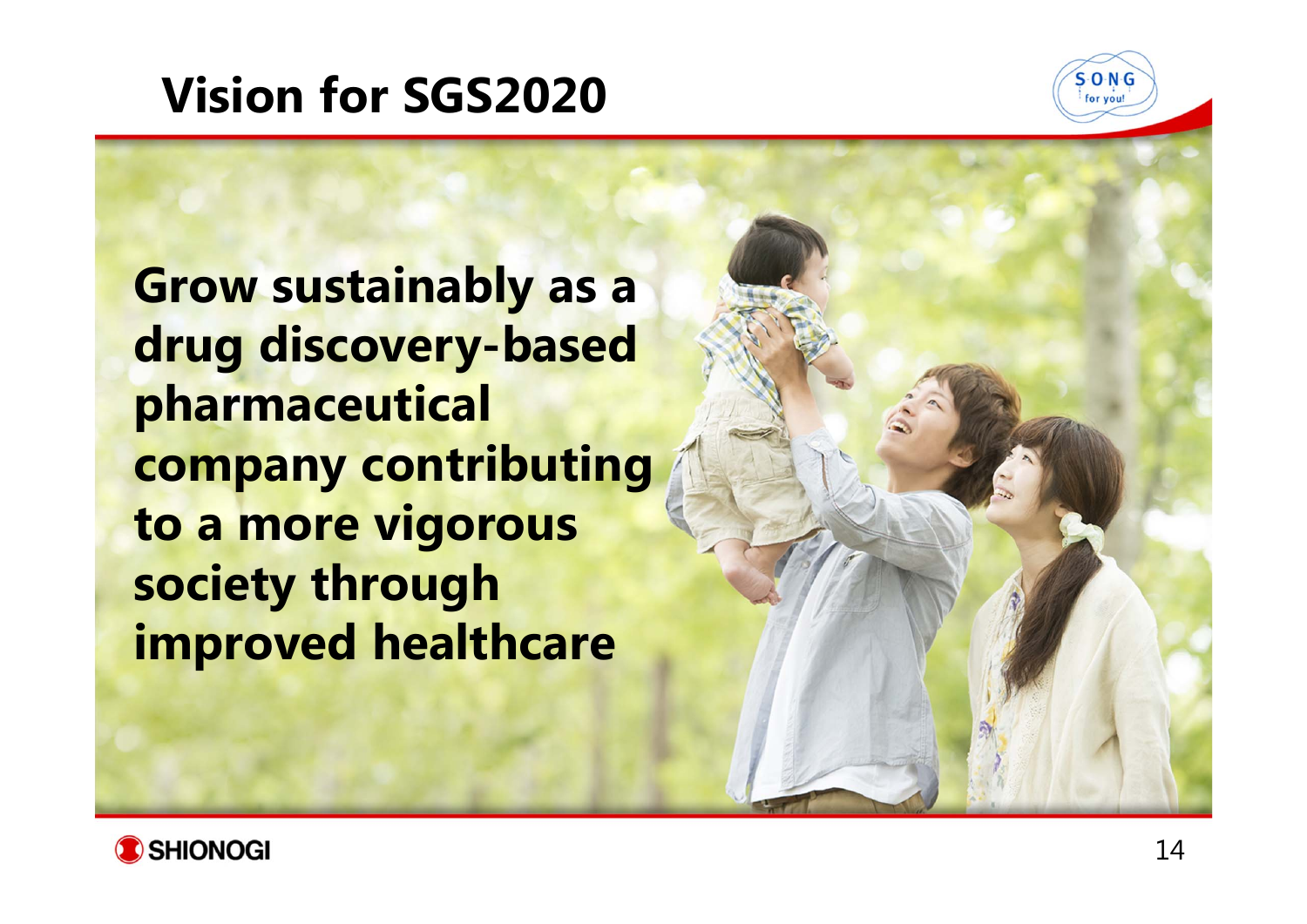

# **Appendix**

- **- Progress in Our Pipeline -**
- **- Transition of Royalty Income -**

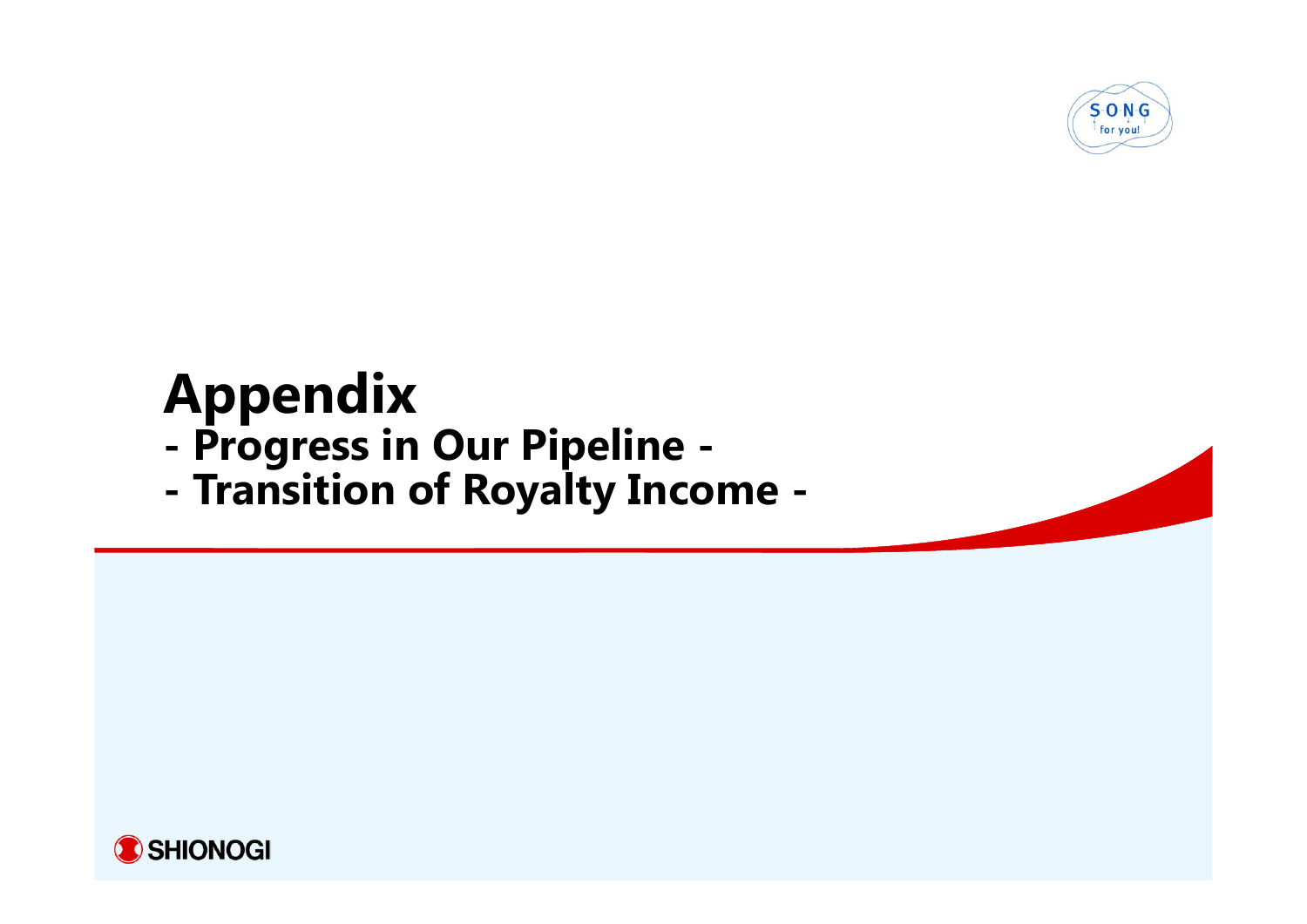### **Target Milestones for FY2016**



| <b>Areas</b>      | <b>Product</b>                                                                      | As of Apr. 1, 2016           |                    | <b>Target for FY2016</b>                                            |                                             |
|-------------------|-------------------------------------------------------------------------------------|------------------------------|--------------------|---------------------------------------------------------------------|---------------------------------------------|
| <b>Infectious</b> | Cefiderocol (S-649266)<br>Multidrug-resistant Gram-negative<br>bacterial infections | <b>Global: Phase II, III</b> |                    | US: NDA submission in<br>preparation                                | <b>US: Phase III</b><br>(HAP/VAP) initiated |
| disease           | S-033188                                                                            |                              | <b>US: Phase I</b> | <b>Japan: Phase II completed</b>                                    | <b>US: Phase I completed</b>                |
|                   | Influenza virus infection                                                           | ! Japan: Phase II !!         |                    | Global: Phase III initiated, Japan: Phase III (pediatric) initiated |                                             |

|                 | <b>Guanfacine hydrochloride</b><br>ADHD (pediatric)          | <b>Japan: NDA submission</b>    | Japan: Approval                         |
|-----------------|--------------------------------------------------------------|---------------------------------|-----------------------------------------|
|                 | Cymbalta <sup>®</sup><br>Pain associated with osteoarthritis | <b>Japan: NDA submission</b>    | Japan: Approval                         |
| <b>Pain/CNS</b> | <b>Naldemedine</b><br>Opioid-induced constipation            | <b>Japan/US: NDA submission</b> | Japan/US: Approval   EU: NDA submission |
|                 | Oxycodone<br>Treatment of moderate to severe<br>chronic pain | Japan: Phase III                | <b>Japan: NDA submission</b>            |
|                 | Oxycodone<br>Tamper resistant formulation                    | Japan: Phase I completed        | <b>Japan: NDA submission</b>            |
|                 | Lisdexamfetamine<br>ADHD (pediatric)                         | Japan: Phase III                | <b>Japan: Phase III completed</b>       |

| <b>Metabolic</b><br>disorder | S-237648<br>Obesity                                                               | Japan: Phase II          | <b>Japan: Phase II</b><br>completed | <b>US: Phase I initiated</b> |
|------------------------------|-----------------------------------------------------------------------------------|--------------------------|-------------------------------------|------------------------------|
|                              |                                                                                   |                          |                                     |                              |
| <b>Frontier</b>              | <b>Lusutrombopag</b><br>Thrombocytopenia associated with<br>chronic liver disease | <b>Global: Phase III</b> | <b>Global: Phase III</b>            |                              |
|                              | S-222611<br>Malignant tumor                                                       | <b>EU: Phase I/II</b>    | <b>EU: Phase I/II completed</b>     |                              |



Red frame: Change since Nov. 1 2016

HAP: Hospital Acquired Pneumonia VAP: Ventilator Associated Pneumonia ADHD: Attention deficit hyperactivity disorder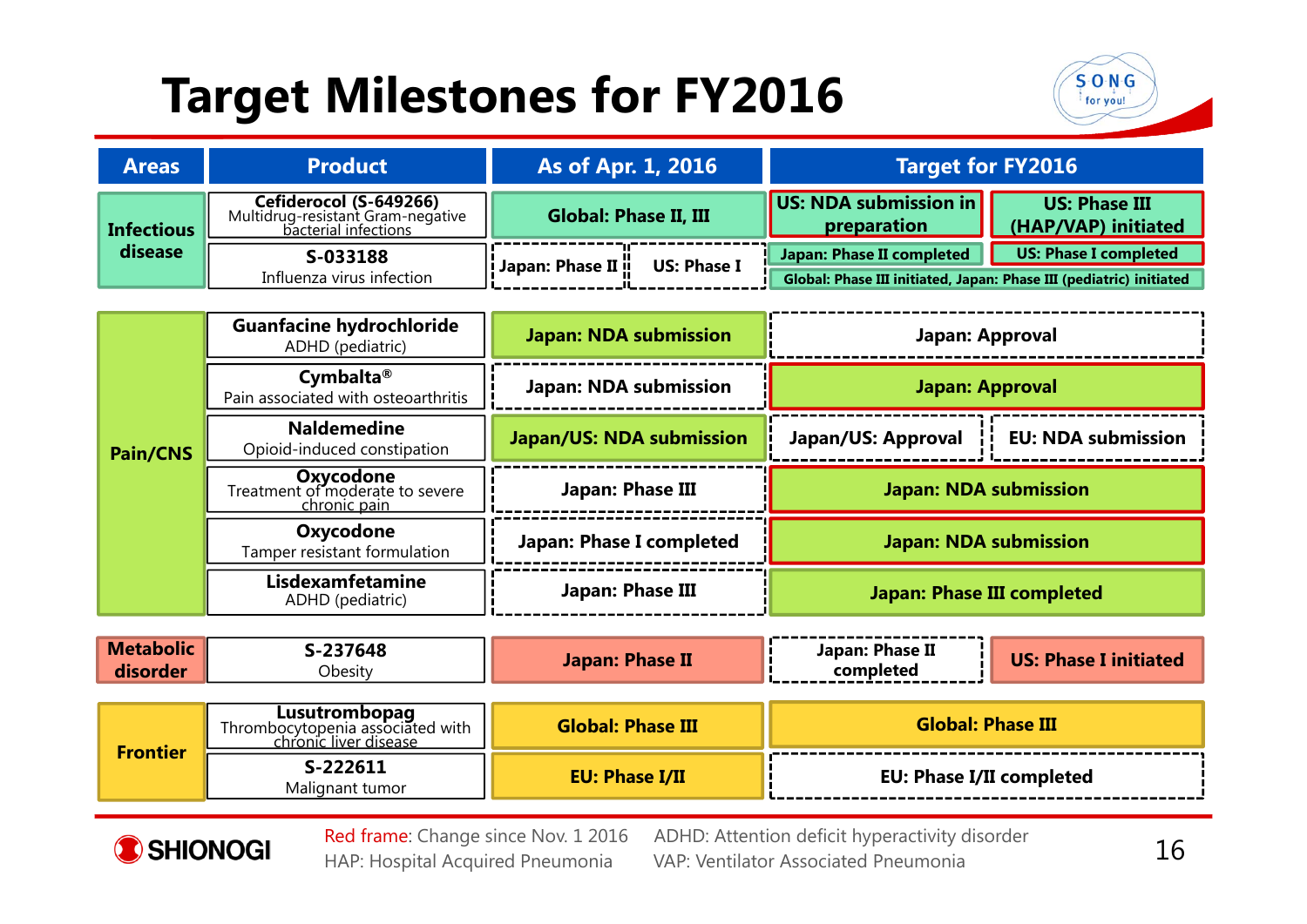### **Pipeline (as of Feb. 2017)**





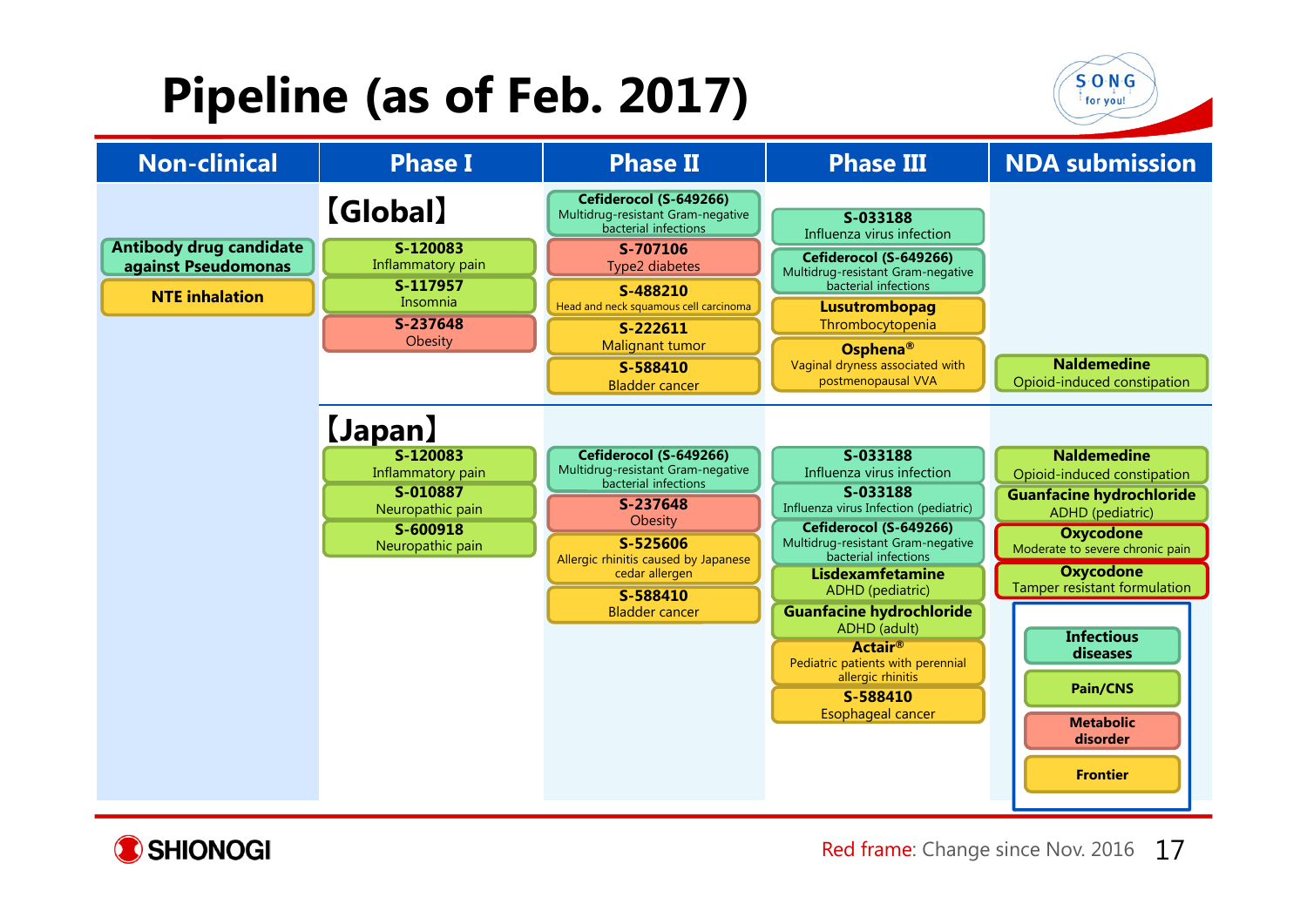### **Pipeline (as of Feb. 2017)**



| <b>Non-clinical</b>                                                                                                                                                 | <b>Phase I</b> | <b>Phase II</b> | <b>Phase III</b>                                                                                                                                                                                                                                                                                                                                | <b>NDA submission</b>                     |
|---------------------------------------------------------------------------------------------------------------------------------------------------------------------|----------------|-----------------|-------------------------------------------------------------------------------------------------------------------------------------------------------------------------------------------------------------------------------------------------------------------------------------------------------------------------------------------------|-------------------------------------------|
| [Out-licensed]<br>GSK3342830<br>Multidrug-resistant Gram-<br>negative bacterial<br>infections<br>Janssen/Shionogi<br><b>Project compound</b><br>Alzheimer's disease |                |                 | Dolutegravir +<br>rilpivirine<br>Treatment for HIV infection<br>Dolutegravir +<br><b>lamivudine</b><br>Treatment for HIV infection<br><b>Cabotegravir LAP</b><br>Prevention for<br><b>HIV</b> infection<br>Cabotegravir +<br>rilpivirine LAP<br>Treatment for HIV infection<br>Janssen/Shionogi<br><b>BACE</b> inhibitor<br>Alzheimer's disease | <b>Infectious</b><br>diseases<br>Pain/CNS |



18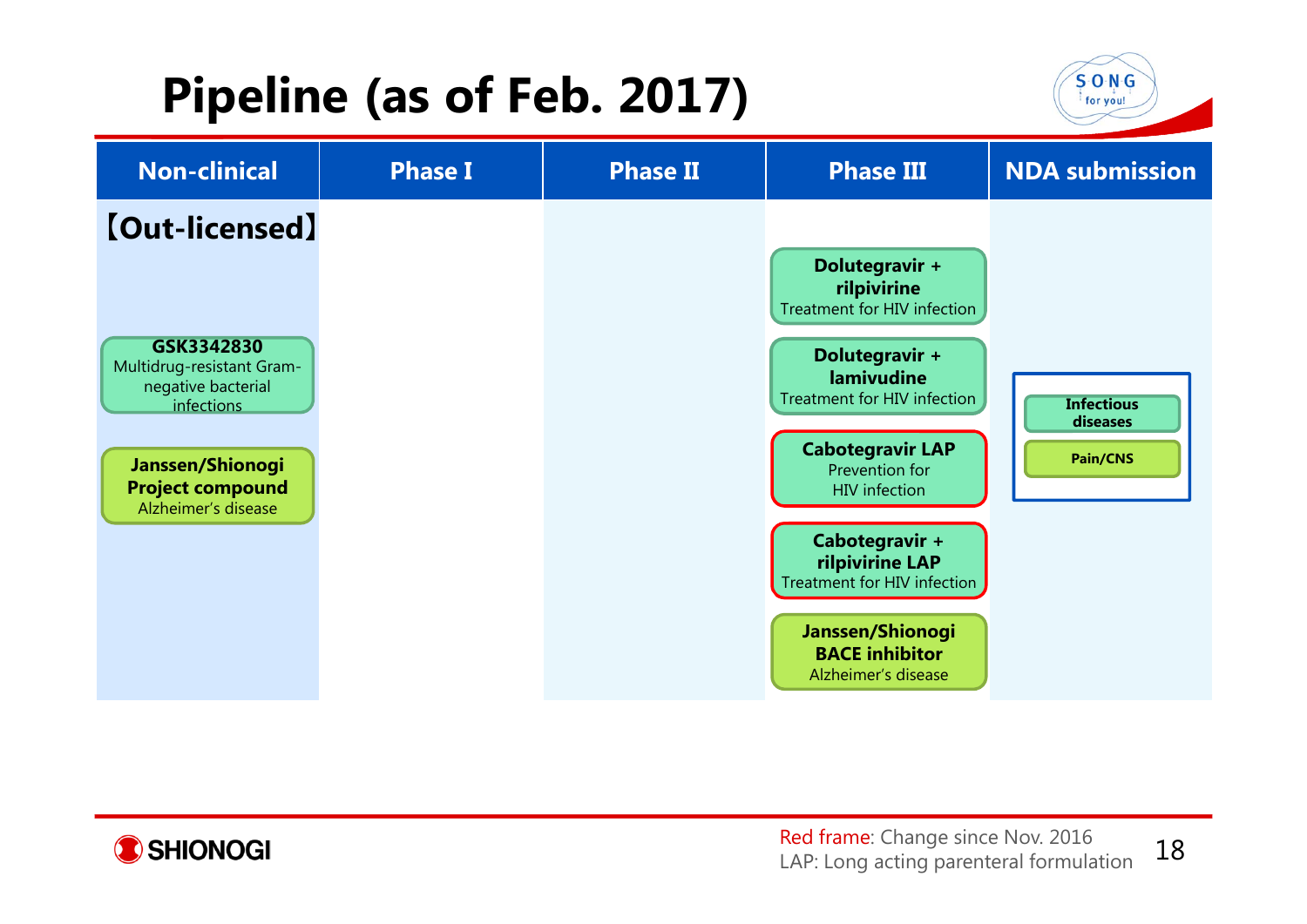### **HIV Integrase Inhibitor Franchise**

**(cited from Financial Results in 1H FY2016)**





**ViiV's strategy to develop new treatment regimens to address the needs of people living with HIV places our HIV integrase inhibitors at the core of therapy**

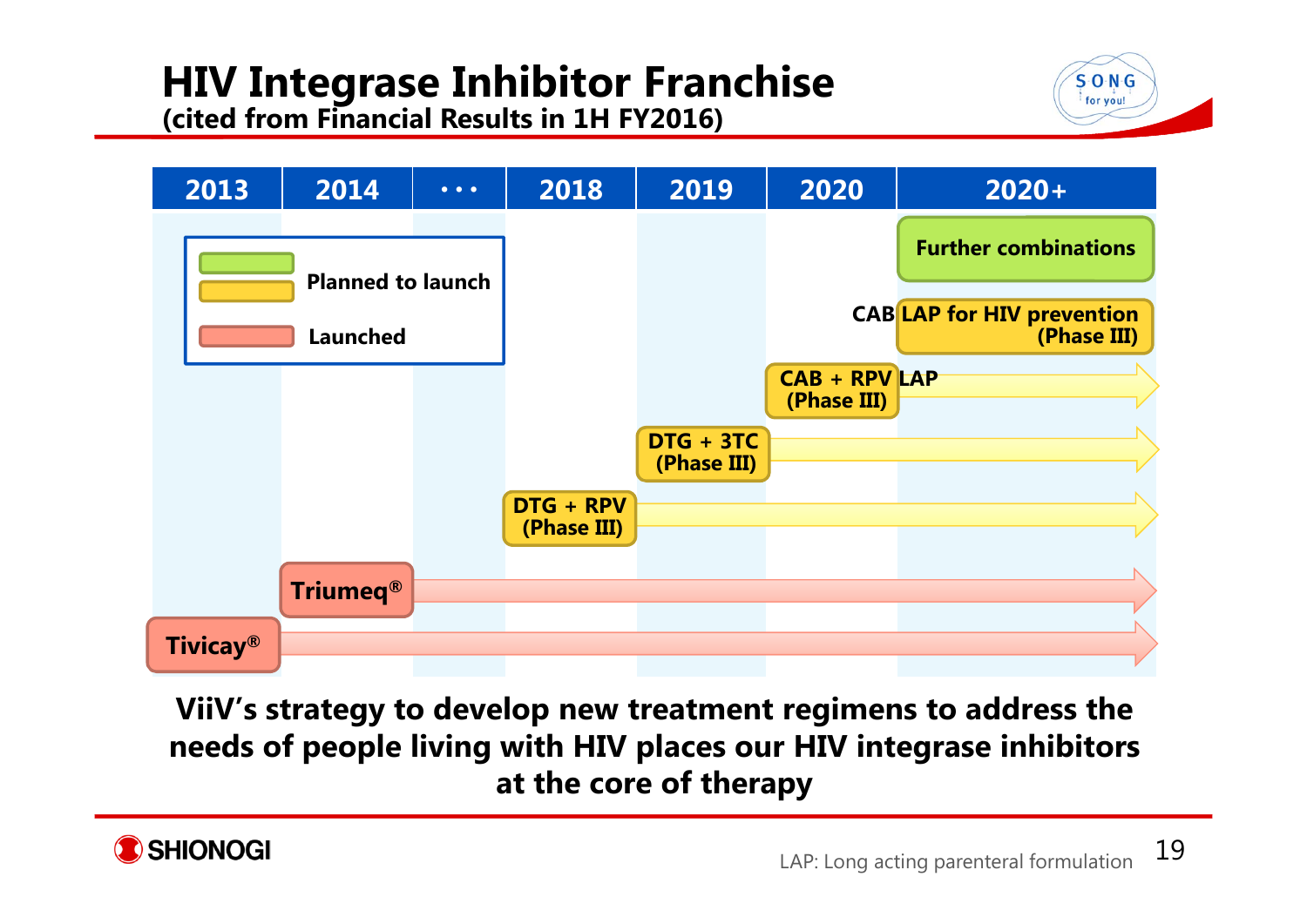### **Global sales of HIV franchise and Royalty**

**income (cited from Financial Results in 1H FY2016)**



**Royalty income** 

 $S$  O N G for you!

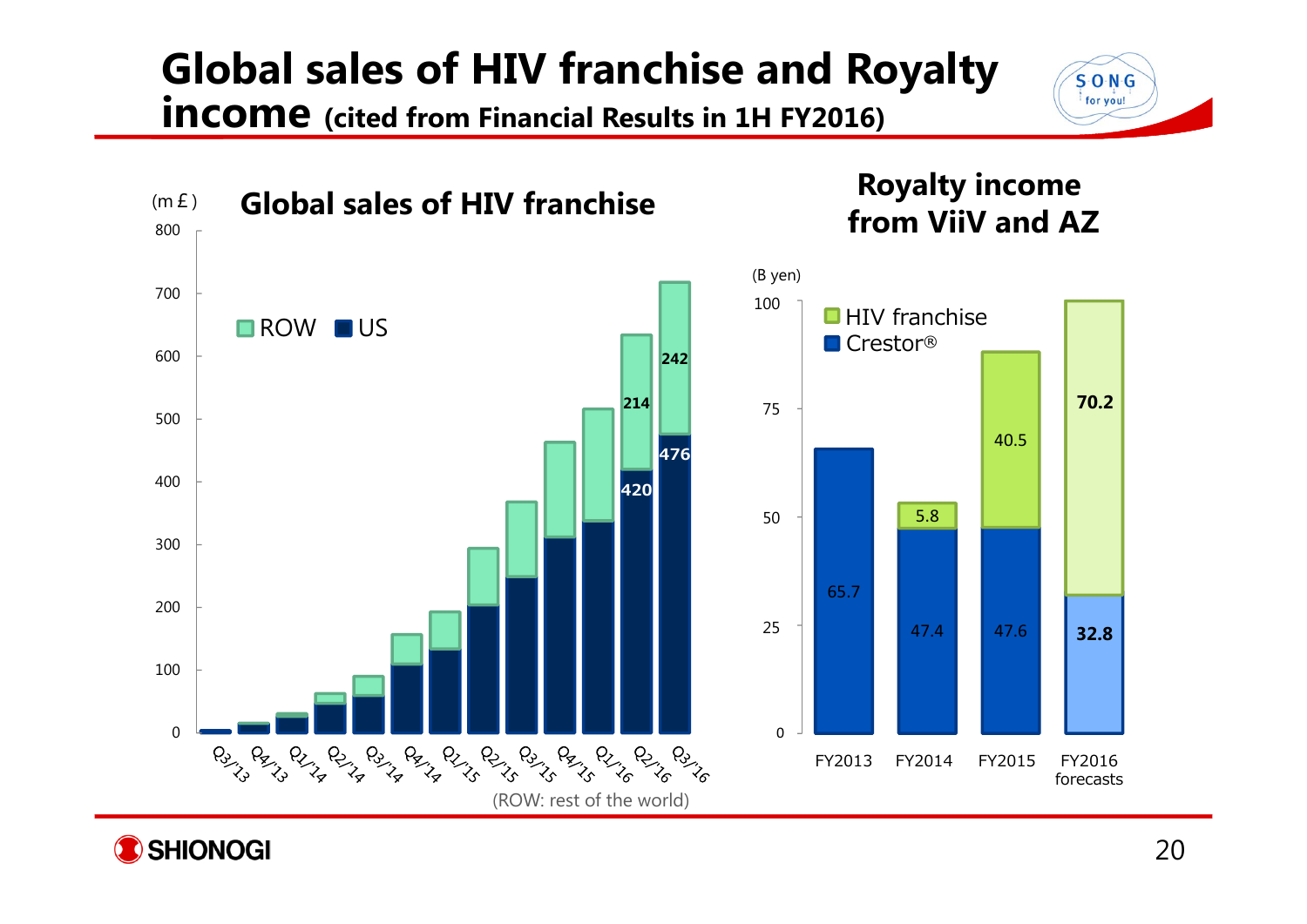

# **Appendix**

- **- Actions to Achieve FY2016 Business Plan-**
- **- Definition of New Products -**

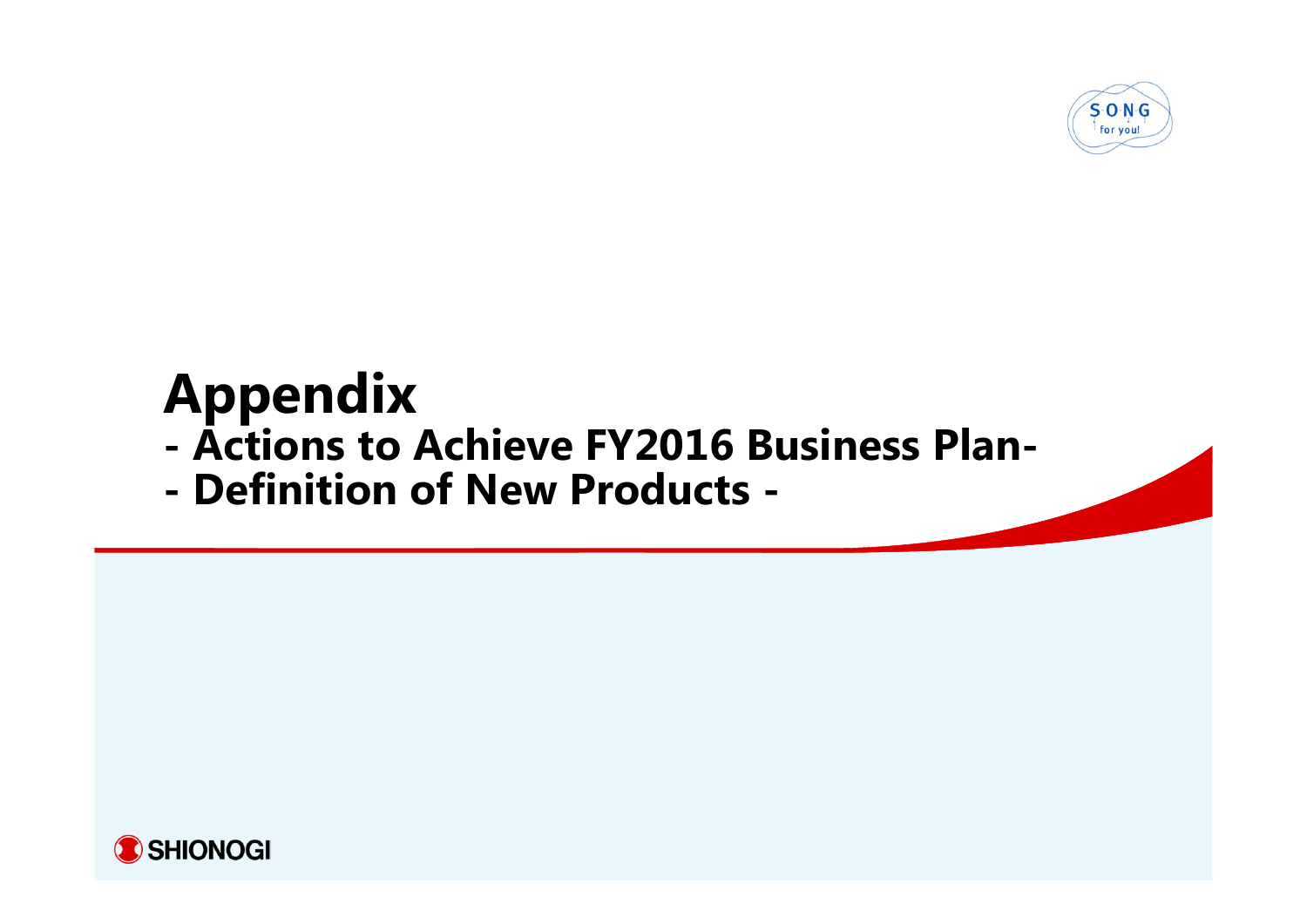### **Actions to Achieve FY2016 Business Plan**

**(cited from Financial Results in 1H FY2016)**



#### **Strengthen and enhance Japanese business**

- $\bullet$  **Cymbalta ®**
	- Plan to expand indications: Pain associated with osteoarthritis

#### •**ADHD**

- Plan to receive NDA approval for guanfacine hydrochloride
- Establish platform for the launch

#### **Strengthen and enhance overseas business**

#### •**Naldemedine**

- Continue to explore partnering options
- Establish platform for the launch
- • **Osphena ®**
	- Expand market share
	- Continue Phase III clinical study for vaginal dryness

#### **Global development**

#### $\bullet$ **S-033188**

- Initiate global Phase III trials
- • **Cefiderocol**
	- Strong commitment to AMR issue

#### **Cost management**

- $\bullet$  Focus resources on high priority business activities
- $\bullet$  Implement the new cost management scheme which combines general expenses and R&D expenses into one unified expense budget

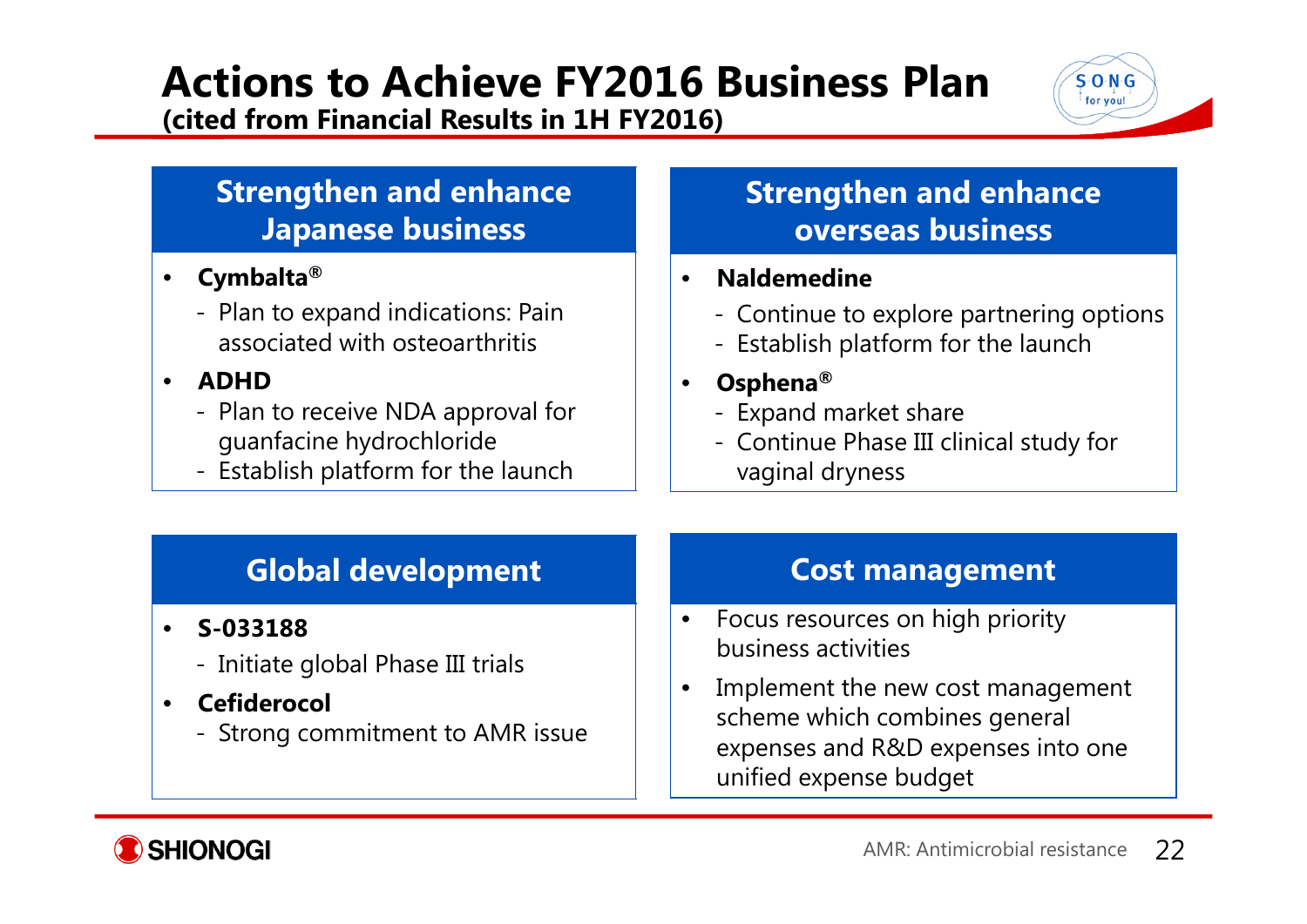#### **Definition of New Products(cited from Updates to SGS2020)**